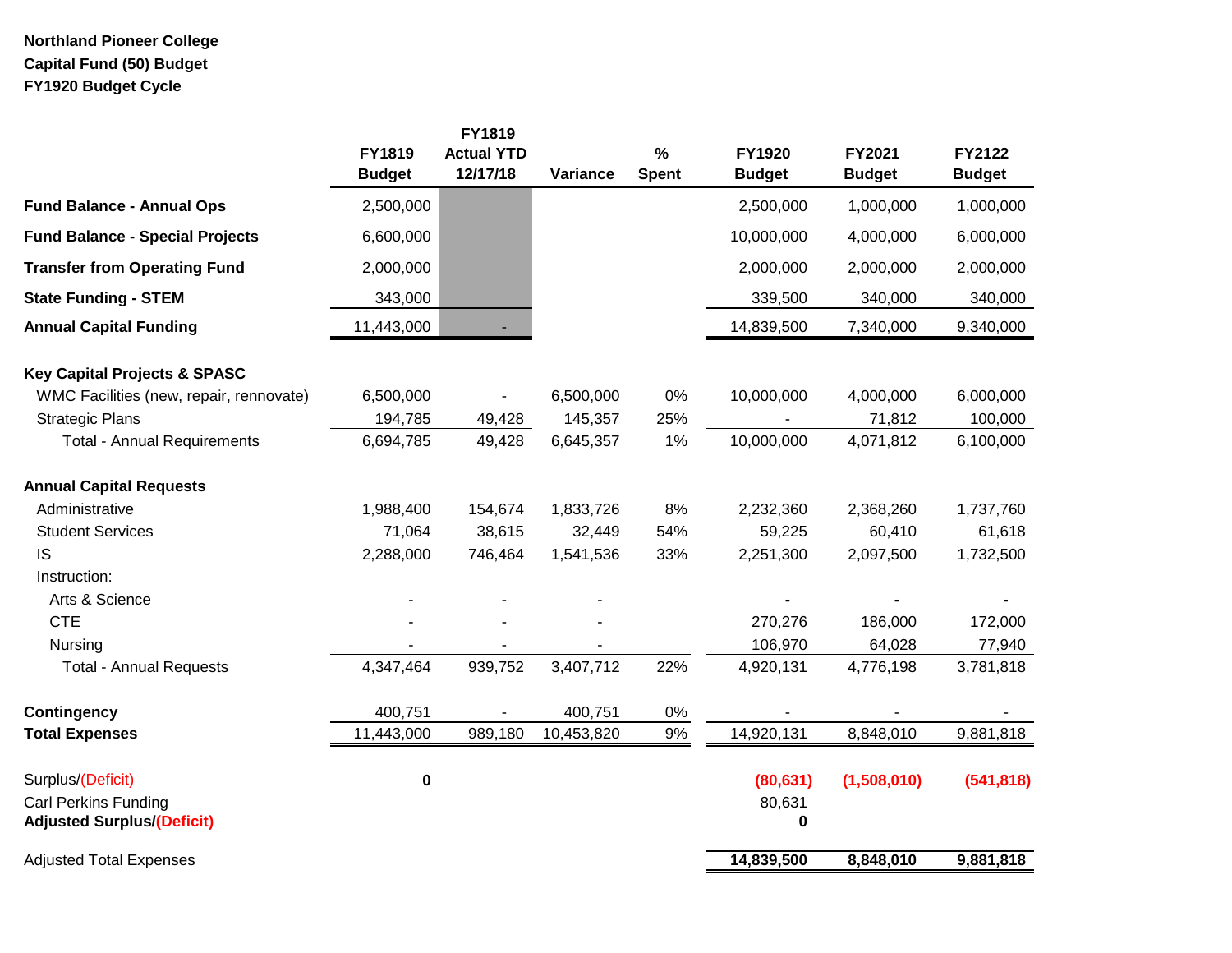| <b>Div</b>         | <b>Dept</b>     | FY1920 Budget<br><b>Request</b><br>S | FY2021<br><b>Budget</b><br><b>Request</b><br>\$ | <b>FY2122</b><br><b>Budget</b><br><b>Request</b><br>\$ | <b>Description of Capital Item(s)</b><br><b>Requested</b>                                                                                                                                                                                                                                                             | <b>Justification for Request</b>                                                                                                         | Postponed?<br>Y/N |
|--------------------|-----------------|--------------------------------------|-------------------------------------------------|--------------------------------------------------------|-----------------------------------------------------------------------------------------------------------------------------------------------------------------------------------------------------------------------------------------------------------------------------------------------------------------------|------------------------------------------------------------------------------------------------------------------------------------------|-------------------|
| <b>ADM SERV</b>    | <b>WMC</b>      | 10,000,000                           | 4,000,000                                       | 6,000,000                                              | <b>WMC Facilities</b>                                                                                                                                                                                                                                                                                                 |                                                                                                                                          | N                 |
| <b>KEY PROJ</b>    |                 | 10,000,000                           | 4,000,000                                       | 6,000,000                                              |                                                                                                                                                                                                                                                                                                                       |                                                                                                                                          |                   |
| Admin              | <b>GEN INST</b> |                                      |                                                 |                                                        |                                                                                                                                                                                                                                                                                                                       |                                                                                                                                          |                   |
| <b>CONTINGENCY</b> |                 | $\sim$                               |                                                 |                                                        |                                                                                                                                                                                                                                                                                                                       |                                                                                                                                          |                   |
| <b>SPASC</b>       | $\overline{S}$  |                                      | 35,812                                          |                                                        | FY2021 capital request for HS Consortium {SPASC FY1819 Board<br>SmartNet Support (14) partner schools                                                                                                                                                                                                                 | Approved strategic goals                                                                                                                 | N                 |
| <b>SPASC</b>       | $\overline{S}$  | $\sim$                               | 20,000                                          |                                                        | FY2021 capital request for implementing a<br>web-based registration system. (May<br>include CRM and/or admissions modules)<br>Jenzabar contract for projects                                                                                                                                                          | SPASC FY1819 Board<br>Approved strategic goals                                                                                           | ${\sf N}$         |
| <b>SPASC</b>       | <b>MARK</b>     |                                      | 16,000                                          |                                                        | FY2021 capital request for implementing a SPASC FY1819 Board<br>web-based college wide nonemergency<br>texting system to communicate to current<br>and potential students.<br>Purchase of texting services                                                                                                            | Approved strategic goals                                                                                                                 | $\overline{N}$    |
| <b>SPASC</b>       | <b>MAINT</b>    |                                      |                                                 |                                                        | 100,000 FY2122 capital request for outdoor digital<br>signs for WMC, SCC, PDC and LCC to<br>promote locations, events and registration.<br>Improve entrance visibility with metal sings<br>at locations WMC, LCC and centers.<br>Place wayfinding sings around 4 campus<br>locations to identify building and offices | SPASC FY1819 Board<br>Approved strategic goals                                                                                           | N                 |
| <b>SPASC</b>       |                 |                                      | 71,812                                          | 100,000                                                |                                                                                                                                                                                                                                                                                                                       |                                                                                                                                          |                   |
| <b>ADM SERV</b>    | <b>MAINT</b>    | 50,000                               | 50,000                                          |                                                        | 50,000 Professional consulting services                                                                                                                                                                                                                                                                               | Architect and engineers                                                                                                                  | N                 |
| <b>ADM SERV</b>    | <b>MAINT</b>    | 35,000                               | 35,000                                          |                                                        | 35,000 Furniture Requests                                                                                                                                                                                                                                                                                             | Annual furniture requests from<br>departments                                                                                            | $\mathsf{N}$      |
| <b>ADM SERV</b>    | <b>MAINT</b>    | 1,373,260                            | 1,235,260                                       |                                                        | 1,226,760 Facilities and maintenance projects                                                                                                                                                                                                                                                                         | Maintain buildings, address<br>safety needs, renovate to meet<br>current needs, utilities savings,<br>maintain aesthetics of<br>campuses | $\overline{N}$    |
| <b>ADM SERV</b>    | <b>AUTO</b>     | 5,000                                | $\overline{5,000}$                              |                                                        | 5,000 Tools and equiment                                                                                                                                                                                                                                                                                              | replace worn out tools and<br>equipment                                                                                                  | ${\sf N}$         |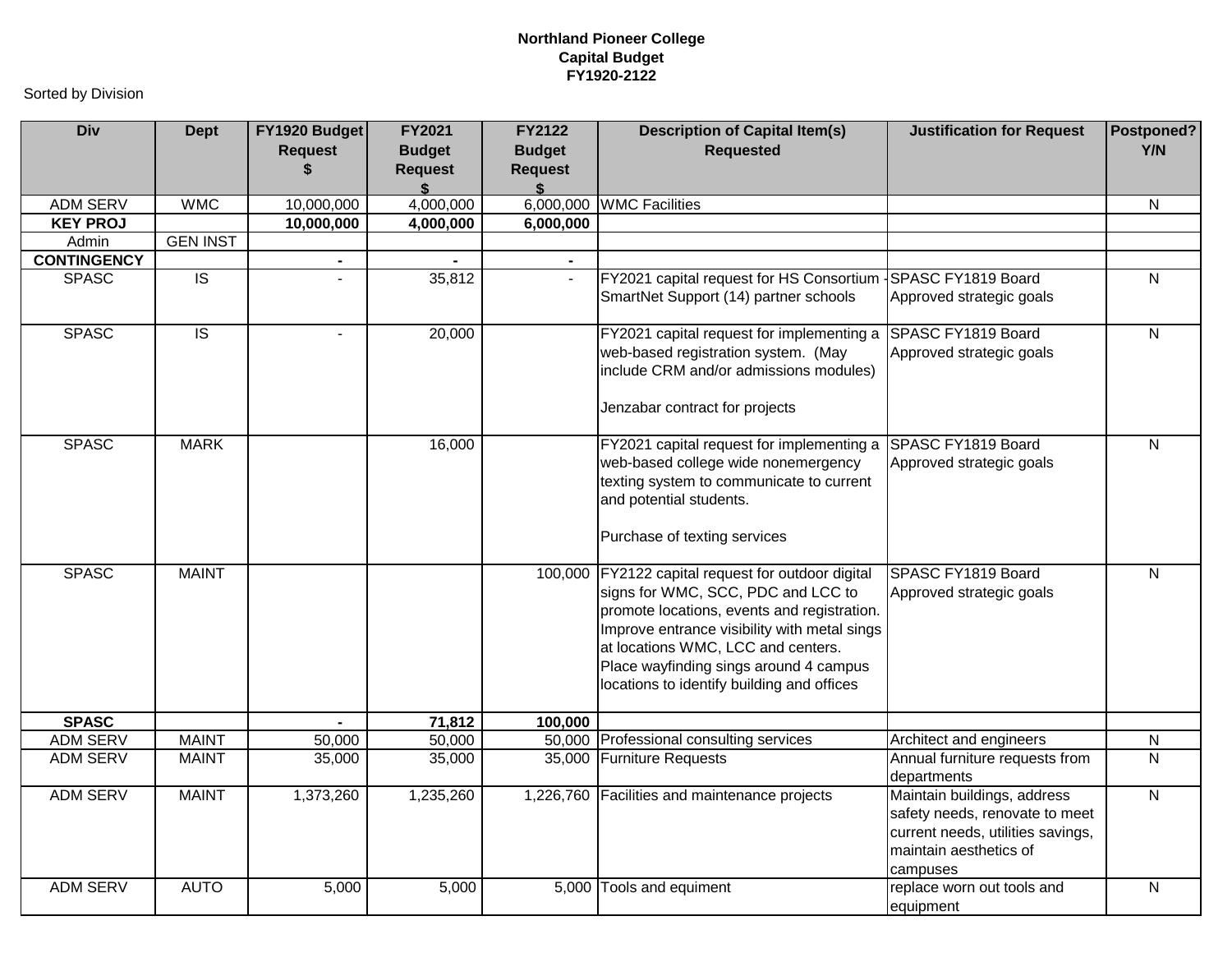| <b>Div</b>       | <b>Dept</b>                | FY1920 Budget<br><b>Request</b><br>S | <b>FY2021</b><br><b>Budget</b><br><b>Request</b> | <b>FY2122</b><br><b>Budget</b><br><b>Request</b><br>\$ | <b>Description of Capital Item(s)</b><br><b>Requested</b>                         | <b>Justification for Request</b>                                                                                                                                                                                                                                                                                                 | Postponed?<br>Y/N |
|------------------|----------------------------|--------------------------------------|--------------------------------------------------|--------------------------------------------------------|-----------------------------------------------------------------------------------|----------------------------------------------------------------------------------------------------------------------------------------------------------------------------------------------------------------------------------------------------------------------------------------------------------------------------------|-------------------|
| <b>ADM SERV</b>  | <b>AUTO</b>                |                                      | 130,000                                          |                                                        | 130,000 2003 Toyota replacements                                                  | Cant get parts                                                                                                                                                                                                                                                                                                                   | Υ                 |
| <b>ADM SERV</b>  | <b>MAINT</b>               | 17,000                               | 17,000                                           |                                                        | 17,000 Snowplows                                                                  | upgrade                                                                                                                                                                                                                                                                                                                          | Y                 |
| <b>ADM SERV</b>  | <b>MAINT</b>               | 10,000                               |                                                  |                                                        | Storage containers                                                                | Maintenance storage                                                                                                                                                                                                                                                                                                              | $\mathsf{v}$      |
| <b>ADM SERV</b>  | <b>AUTO</b>                | 30,000                               | 30,000                                           | 30,000                                                 | Engines and Paint for vehicles                                                    | extend life of fleet                                                                                                                                                                                                                                                                                                             | $\overline{N}$    |
| <b>ADM SERV</b>  | <b>AUTO</b>                | 45,000                               | 45,000                                           |                                                        | Maintenance trucks                                                                | replace worn out vehicles                                                                                                                                                                                                                                                                                                        | ${\sf N}$         |
| <b>ADM SERV</b>  | AUTO/IS                    | 20,000                               | 20,000                                           |                                                        | 20,000 Used Jeep                                                                  | replace worn out vehicle                                                                                                                                                                                                                                                                                                         | $\overline{Y}$    |
| <b>ADM SERV</b>  | AUTO/IS                    | 62,000                               | 62,000                                           |                                                        | Mini van replacement                                                              | replace worn out vehicles                                                                                                                                                                                                                                                                                                        | $\overline{Y}$    |
| <b>ADM SERV</b>  | <b>MAINT/IS</b>            | 13,500                               | 13,500                                           |                                                        | 13,500 Portable Generator                                                         | backup for tower<br>sites/emergencies                                                                                                                                                                                                                                                                                            | $\overline{N}$    |
| <b>ADM SERV</b>  | <b>MAINT</b>               | 71,600                               | 225,500                                          | 210,500                                                | IS Technology/Facility Changes                                                    | Changes required for<br>technology                                                                                                                                                                                                                                                                                               | $\overline{N}$    |
| <b>ADM SERV</b>  | CAMPUS/<br><b>CTR MGRS</b> | 500,000                              | 500,000                                          |                                                        | Video Security System at PDC, WMC,<br>SCC, LCC, KAY, Hopi, WRV                    | The current system isn't<br>operating well and is 5 years old                                                                                                                                                                                                                                                                    | $\overline{Y}$    |
| <b>ADM SVC</b>   |                            | 2,232,360                            | 2,368,260                                        | 1,737,760                                              |                                                                                   |                                                                                                                                                                                                                                                                                                                                  |                   |
| <b>STUD SERV</b> | <b>LIBRARY</b>             | 59,225                               | 60,410                                           |                                                        | 61,618 Materials in the library collection: print,<br>video, eBooks, eAudiobooks. | The Strategic Plan mentions<br>nothing specifically about the<br>Library Department; however,<br>our #1 Strategic Priority is to<br>identify and remove barriers in<br>order to promote student<br>success and completion.<br>Library Capital resources (as we<br>define them) are tools that we<br>provide the students and the | $\overline{N}$    |
| <b>STUD SERV</b> |                            | 59,225                               | 60,410                                           | $\overline{61,618}$                                    |                                                                                   |                                                                                                                                                                                                                                                                                                                                  |                   |
| $\overline{S}$   | $\overline{S}$             | 440,000                              | 360,000                                          |                                                        | 500,000 Cisco Solution classrooms                                                 | Replace Polycom at end of life.<br>Enterprise solution to replace 45<br>classrooms                                                                                                                                                                                                                                               | Y                 |
| $\overline{S}$   | $\overline{\mathsf{IS}}$   | 30,000                               | 175,000                                          |                                                        | 30,000 Replace old smartboards                                                    | Begin replacement of old<br>smartboards non-distance<br>learning                                                                                                                                                                                                                                                                 | $\overline{Y}$    |
| <b>IS</b>        | $\overline{S}$             | 220,000                              |                                                  |                                                        | <b>Classroom Development</b>                                                      | Model/Audio                                                                                                                                                                                                                                                                                                                      | Υ                 |
| $\overline{S}$   | $\overline{S}$             | 15,000                               | 15,000                                           | 15,000                                                 | <b>DRA Classroom Development</b>                                                  | <b>DRA Classroom Development</b><br>and compliance                                                                                                                                                                                                                                                                               | $\overline{N}$    |
| <b>IS-CTE</b>    | AJS-FRS                    | 35,000                               |                                                  |                                                        | Convert one of the classrooms at NATC<br>into a video classroom                   | None                                                                                                                                                                                                                                                                                                                             |                   |
| <b>IS-CTE</b>    | AJS-FRS                    | 20,000                               |                                                  |                                                        | Replace 3 SmartBoards                                                             | None                                                                                                                                                                                                                                                                                                                             |                   |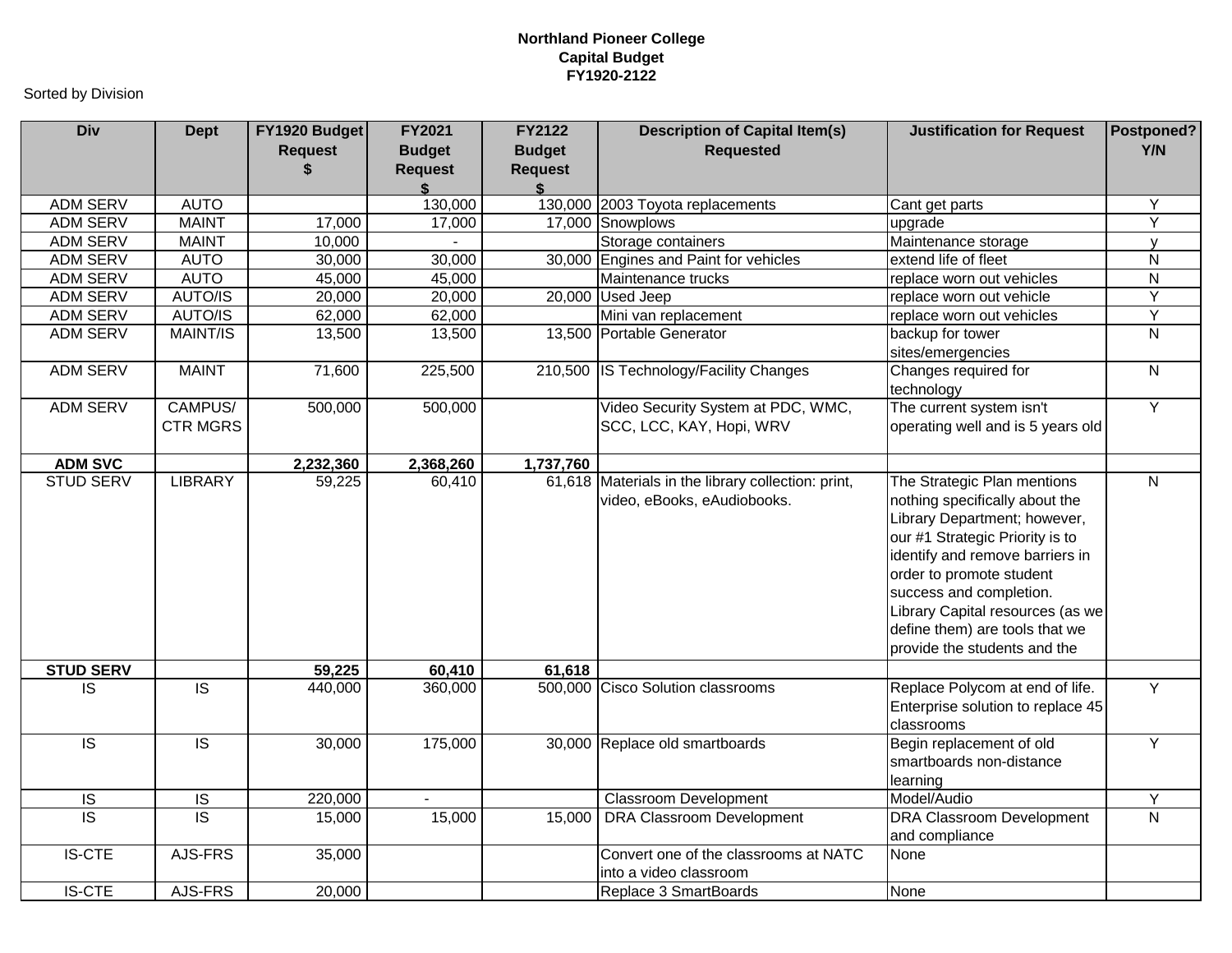| <b>Div</b>               | <b>Dept</b>             | FY1920 Budget<br><b>Request</b> | FY2021<br><b>Budget</b><br><b>Request</b> | <b>FY2122</b><br><b>Budget</b><br><b>Request</b> | <b>Description of Capital Item(s)</b><br><b>Requested</b>                                                                                                    | <b>Justification for Request</b>                                           | Postponed?<br>Y/N       |
|--------------------------|-------------------------|---------------------------------|-------------------------------------------|--------------------------------------------------|--------------------------------------------------------------------------------------------------------------------------------------------------------------|----------------------------------------------------------------------------|-------------------------|
| <b>IS-CTE</b>            | $\overline{\text{cos}}$ | 15,000                          |                                           |                                                  | STJ-Replace SmartBoard in main<br>classroom.<br>Install a new SmartBoard in other<br>classroom or provide laptop, projector, and<br>WIFI for instructors use | None                                                                       |                         |
| $\overline{S}$           | $\overline{1S}$         | 265,000                         | 295,000                                   |                                                  | 325,000 Jenzabar Maintenance                                                                                                                                 | <b>Yearly Maintenance Contract</b>                                         | $\overline{N}$          |
| $\overline{\mathsf{IS}}$ | $\overline{1S}$         | 30,000                          | 30,000                                    |                                                  | 30,000 Jenzabar Consultants                                                                                                                                  | Consultant training/update NPC<br>Servers                                  | $\overline{N}$          |
| $\overline{5}$           | IS/Bus                  | 15,000                          | 15,000                                    |                                                  | 15,000 Jenzabar Training hours (remote)                                                                                                                      | <b>Support Business Office</b><br>Jenzabar Users                           | $\overline{N}$          |
| $\overline{S}$           | $\overline{S}$          | 130,000                         | 150,000                                   |                                                  | 160,000 Cisco Smartnet Renewal                                                                                                                               | <b>Necessary Contratural</b><br>Maintenance                                | $\overline{N}$          |
| <b>IS</b>                | $\overline{S}$          | 200,000                         | 400,000                                   |                                                  | 200,000 Server Replacements @ 4 years                                                                                                                        | <b>Update Aging Server/Blade</b><br>Cycle                                  | $\overline{N}$          |
| $\overline{S}$           | $\overline{S}$          | 250,000                         | 125,000                                   |                                                  | 125,000 Replace old routers, switches and AP's @<br>6 years                                                                                                  | <b>Update Aging Routers,</b><br>Switches, and Aps                          | $\overline{N}$          |
| $\overline{S}$           | $\overline{S}$          | $\overline{50,000}$             | 50,000                                    |                                                  | 50,000 UPS (batteries for servers) lifecycle<br>Replacements @ 5 years                                                                                       | Replace aging UPS systems                                                  | $\overline{N}$          |
| IS                       | <b>IS</b>               |                                 | 50,000                                    |                                                  | Secondary terciary storage                                                                                                                                   | Necessary Server Backup<br>Solution                                        | $\overline{N}$          |
| $\overline{5}$           | $\overline{S}$          | 60,000                          | 60,000                                    | 60,000                                           | Vbrick storage                                                                                                                                               | Storage of video classroom<br>recordings.                                  | <b>N</b>                |
| <b>IS</b>                | $\overline{S}$          | $\blacksquare$                  | $\overline{\phantom{0}}$                  |                                                  | Microwave Equipment                                                                                                                                          | <b>Necessary Microwave</b><br>Equipment                                    | $\overline{N}$          |
| $\overline{5}$           | $\overline{S}$          | 120,000                         | 100,000                                   |                                                  | 100,000 Computers @ 4 years (230)                                                                                                                            | Replace aging computers                                                    | $\overline{\mathsf{N}}$ |
| $\overline{S}$           | $\overline{S}$          | 60,000                          | 40,000                                    |                                                  | 40,000 Printers @ 3 years                                                                                                                                    | Replace aging printers                                                     | $\mathsf{N}$            |
| IS                       | $\overline{S}$          | 30,000                          | 30,000                                    |                                                  | 30,000 Monitors @ 4 years                                                                                                                                    | Replace aging monitors                                                     | N                       |
| $\overline{S}$           | $\overline{S}$          | 40,000                          | 30,000                                    |                                                  | 40,000 Portable/Mobile technology                                                                                                                            | Replace some laptops with<br>Surface Pros, Mobile Tech                     | $\overline{N}$          |
| <b>IS-CTE</b>            | <b>IMO</b>              | 30,000                          | $\overline{a}$                            |                                                  | Laptops and PC for IMO labs                                                                                                                                  | replace computers at IMO Labs                                              | $\overline{N}$          |
| <b>IS-CCP</b>            | <b>CCP</b>              | 8,800                           | $\blacksquare$                            |                                                  | 4 iMac Lifecycle Replacements                                                                                                                                | <b>SCC Video Production Lab</b><br>Lifecycle iMac Computer<br>Replacements | $\overline{N}$          |
| IS - FVD                 | <b>FVD</b>              |                                 | 17,500                                    |                                                  | 6 MacPro computers with specifications in<br><b>PAC 125</b>                                                                                                  | FDV program sees a significant<br>need for more computing power            | $\mathsf{N}$            |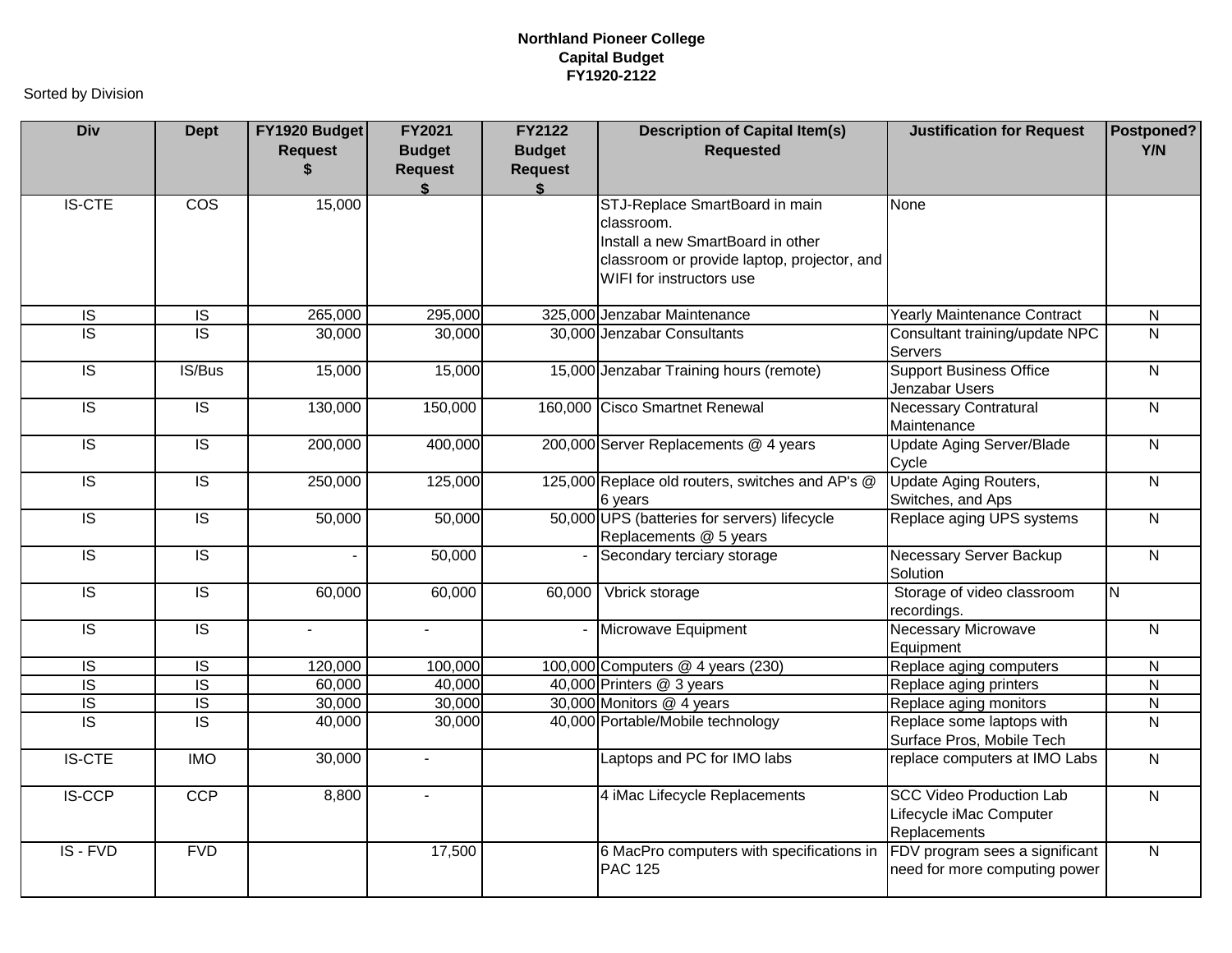| <b>Div</b>              | <b>Dept</b>    | FY1920 Budget<br><b>Request</b><br>\$ | FY2021<br><b>Budget</b><br><b>Request</b> | FY2122<br><b>Budget</b><br><b>Request</b><br>\$ | <b>Description of Capital Item(s)</b><br><b>Requested</b>                                                                                                                                                                                                                                                                                           | <b>Justification for Request</b>                                                      | Postponed?<br>Y/N |
|-------------------------|----------------|---------------------------------------|-------------------------------------------|-------------------------------------------------|-----------------------------------------------------------------------------------------------------------------------------------------------------------------------------------------------------------------------------------------------------------------------------------------------------------------------------------------------------|---------------------------------------------------------------------------------------|-------------------|
| <b>IS-CTE</b>           | <b>CIS</b>     | 25,000                                |                                           |                                                 | Purchase computers and build an isolated<br>network that is separate from NPC's is<br>network. The equipment in CIS lab<br>(including computers) would be maintained<br>by the CIS dept. and no oversight/mgmt.<br>will be needed from IS. Equipment would<br>involve computers, networking equipment,<br>and some limited instructional technology | None                                                                                  |                   |
| $\overline{S}$          | $\overline{S}$ | 150,000                               | 150,000                                   |                                                 | Microsoft Azure migration.                                                                                                                                                                                                                                                                                                                          | AD/Exch env to the cloud                                                              |                   |
| <b>IS-CTE</b>           | <b>ATO</b>     | 7,500                                 |                                           | 7,500                                           | CDX Online Training 2-year fee                                                                                                                                                                                                                                                                                                                      | None                                                                                  |                   |
| <b>IS-CTE</b>           | CCL            | 5,000                                 | 5,000                                     |                                                 | 5,000 CCL registration software                                                                                                                                                                                                                                                                                                                     | CCL registration software                                                             |                   |
| $\overline{\mathsf{s}}$ |                | 2,251,300                             | 2,097,500                                 | 1,732,500                                       |                                                                                                                                                                                                                                                                                                                                                     |                                                                                       |                   |
| <b>CTE</b>              | <b>ATO</b>     | 8,000                                 |                                           | 8,000                                           | Jones & Bartlett Learning - CDX Online<br>Training 2 Yrs Fee                                                                                                                                                                                                                                                                                        | 2 Years Fee                                                                           | ${\sf N}$         |
| <b>CTE</b>              | <b>ATO</b>     | 20,000                                | $\sim$                                    |                                                 | Two Twin-Post Largere Truck Lifts                                                                                                                                                                                                                                                                                                                   | Keep to Current Industry<br><b>Standards</b>                                          | $\overline{N}$    |
| <b>CTE</b>              | <b>ATO</b>     | 20,000                                | $\blacksquare$                            |                                                 | 4 Top and Bottom Toolboxes Complete<br>W/Tools                                                                                                                                                                                                                                                                                                      | Increase in Student Enrollment                                                        | $\mathsf{N}$      |
| <b>CTE</b>              | <b>ATO</b>     |                                       |                                           |                                                 | 25,000 One 2010 or Newer Diesel Truck                                                                                                                                                                                                                                                                                                               | Keep to Current Industry<br><b>Standards</b>                                          | $\overline{N}$    |
| <b>CTE</b>              | <b>ATO</b>     | 25,000                                | $\blacksquare$                            |                                                 | One 2015 or New Hybrid                                                                                                                                                                                                                                                                                                                              | Keep to Current Industry<br><b>Standards</b>                                          | $\overline{N}$    |
| <b>CTE</b>              | <b>ATO</b>     | $\blacksquare$                        | 28,000                                    |                                                 | Snap-On DVOM Trainer System                                                                                                                                                                                                                                                                                                                         | Introduces Students to New<br>Technology used in Industry,<br>Improves Efficificiency | $\overline{N}$    |
| <b>CTE</b>              | <b>ATO</b>     | $\overline{a}$                        | 26,000                                    |                                                 | Snap-On Torque Trainer System                                                                                                                                                                                                                                                                                                                       | Introduces Students to New<br>Technology used in Industry,<br>Improves Efficificiency | $\mathsf{N}$      |
| <b>CTE</b>              | <b>ATO</b>     |                                       | 10,000                                    |                                                 | <b>Brake Lathe</b>                                                                                                                                                                                                                                                                                                                                  | Introduces Students to New<br>Technology used in Industry,<br>Improves Efficificiency | $\overline{Y}$    |
| <b>CTE</b>              | <b>ATO</b>     |                                       |                                           |                                                 | 10,000 Air Condition Recovery Machine                                                                                                                                                                                                                                                                                                               | Introduces Students to New<br>Technology used in Industry,<br>Improves Efficificiency | Y                 |
| <b>CTE</b>              | <b>ATO</b>     |                                       |                                           |                                                 | 15,000 On Car Brake Lathe                                                                                                                                                                                                                                                                                                                           | Introduces Students to New<br>Technology used in Industry,<br>Improves Efficificiency | $\mathsf{N}$      |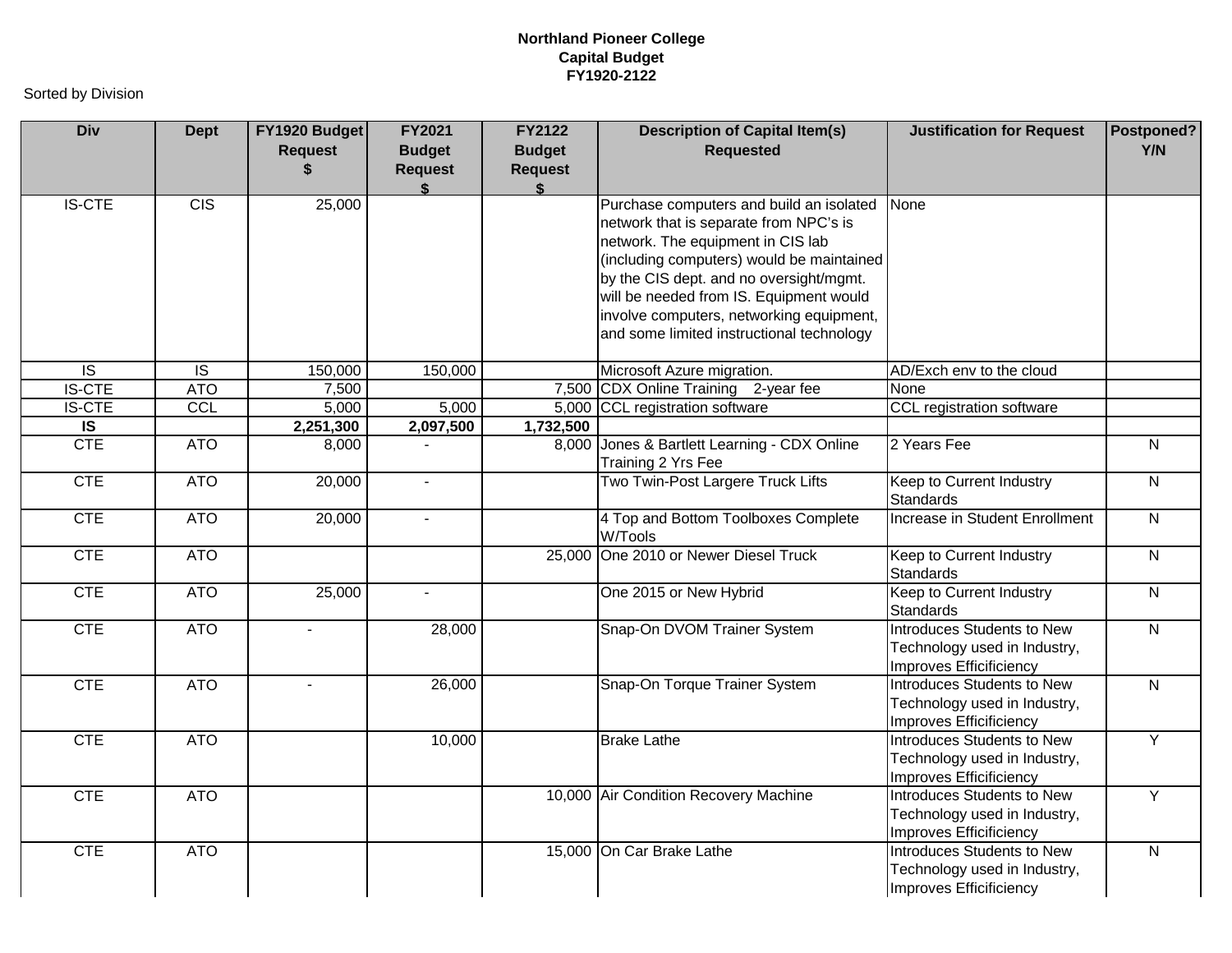| <b>Div</b> | <b>Dept</b>      | FY1920 Budget<br><b>Request</b><br>\$ | FY2021<br><b>Budget</b><br><b>Request</b> | <b>FY2122</b><br><b>Budget</b><br><b>Request</b> | <b>Description of Capital Item(s)</b><br><b>Requested</b>                                                                                                                                                                                                                                                                                                                        | <b>Justification for Request</b>                                                                                                                                | Postponed?<br>Y/N |
|------------|------------------|---------------------------------------|-------------------------------------------|--------------------------------------------------|----------------------------------------------------------------------------------------------------------------------------------------------------------------------------------------------------------------------------------------------------------------------------------------------------------------------------------------------------------------------------------|-----------------------------------------------------------------------------------------------------------------------------------------------------------------|-------------------|
| <b>CTE</b> | <b>ATO</b>       |                                       |                                           |                                                  | 30,000 Newest Scanners                                                                                                                                                                                                                                                                                                                                                           | Introduces Students to New<br>Technology used in Industry,<br>Improves Efficificiency                                                                           | $\overline{N}$    |
| <b>CTE</b> | $\overline{CIS}$ | 25,000                                |                                           |                                                  | Purchase computers and build an isolated<br>network that is separate from NPC's is<br>network. The equipment in CIS lab<br>(including computers) would be maintained Separate network for student<br>by the CIS dept. and no oversight/mgmt.<br>will be needed from IS. Equipment would<br>involve computers, networking equipment,<br>and some limited instructional technology | Introduces Students to New<br>Technology used in Industry,<br>Improves Efficificiency.<br>assignments and projects that<br>will not compromise NPC's<br>network | $\overline{N}$    |
| <b>CTE</b> | *MET/EIT         | 18,000                                | $\sim$                                    |                                                  | <b>Hydarulic Trainer</b>                                                                                                                                                                                                                                                                                                                                                         | Keep to Current Industry<br><b>Standards</b>                                                                                                                    | $\overline{N}$    |
| <b>CTE</b> | *MET/EIT         |                                       | 52,000                                    |                                                  | Fanuc Robot                                                                                                                                                                                                                                                                                                                                                                      | <b>Student Certification</b>                                                                                                                                    | ${\sf N}$         |
| <b>CTE</b> | *MET/EIT         | 55,276                                |                                           |                                                  | Portable PLC Trainer                                                                                                                                                                                                                                                                                                                                                             | Keep to Current Industry<br><b>Standards</b>                                                                                                                    | $\overline{N}$    |
| <b>CTE</b> | <b>WLD</b>       | 44,000                                | 44,000                                    |                                                  | 44,000 Welding Machine                                                                                                                                                                                                                                                                                                                                                           | Replace Worn Machines as Part<br>of Facility Maintenance                                                                                                        | $\overline{N}$    |
| <b>CTE</b> | <b>WLD</b>       | 15,000                                |                                           |                                                  | Semi-Auto Bandsaw PDC                                                                                                                                                                                                                                                                                                                                                            | Intruduces Students to New<br>Technology Used in Industry,<br>Improves Efficiency                                                                               | Y, One-Year       |
| <b>CTE</b> | <b>WLD</b>       | $\blacksquare$                        | 11,000                                    |                                                  | Slip Roller PDC                                                                                                                                                                                                                                                                                                                                                                  | Intruduces Students to New<br>Technology Used in Industry,<br>Improves Efficiency                                                                               | Y, One-Year       |
| <b>CTE</b> | <b>WLD</b>       |                                       | 15,000                                    |                                                  | Update current ventilation with new filters.<br>This will cover three locations                                                                                                                                                                                                                                                                                                  | Keep to Current Industry<br><b>Standards</b>                                                                                                                    | $\overline{N}$    |
| <b>CTE</b> | <b>WLD</b>       |                                       |                                           |                                                  | 10,000 Pipe Bender with tooling for WMC                                                                                                                                                                                                                                                                                                                                          | Intruduces Students to New<br>Technology Used in Industry,<br>Improves Efficiency                                                                               | $\overline{Y}$    |
| <b>CTE</b> | <b>WLD</b>       |                                       |                                           |                                                  | 30,000 Two Power Hammers, Metal Shaping PDC Intruduces Students to New<br>& WMC                                                                                                                                                                                                                                                                                                  | Technology Used in Industry,<br>Improves Efficiency                                                                                                             | $\overline{Y}$    |
| <b>CTE</b> | <b>AJS</b>       | 30,000                                |                                           |                                                  | <b>Turning Target Fire Range</b>                                                                                                                                                                                                                                                                                                                                                 | Keep to Current Industry<br>Standards                                                                                                                           | $\overline{N}$    |
| <b>CTE</b> | <b>FRS</b>       | 10,000                                |                                           |                                                  | <b>Power Washer</b>                                                                                                                                                                                                                                                                                                                                                              | <b>Needed for Equipment</b><br>Maintenance & Burning Tower                                                                                                      | $\overline{N}$    |
| <b>CTE</b> |                  | 270,276                               | 186,000                                   | 172,000                                          |                                                                                                                                                                                                                                                                                                                                                                                  |                                                                                                                                                                 |                   |